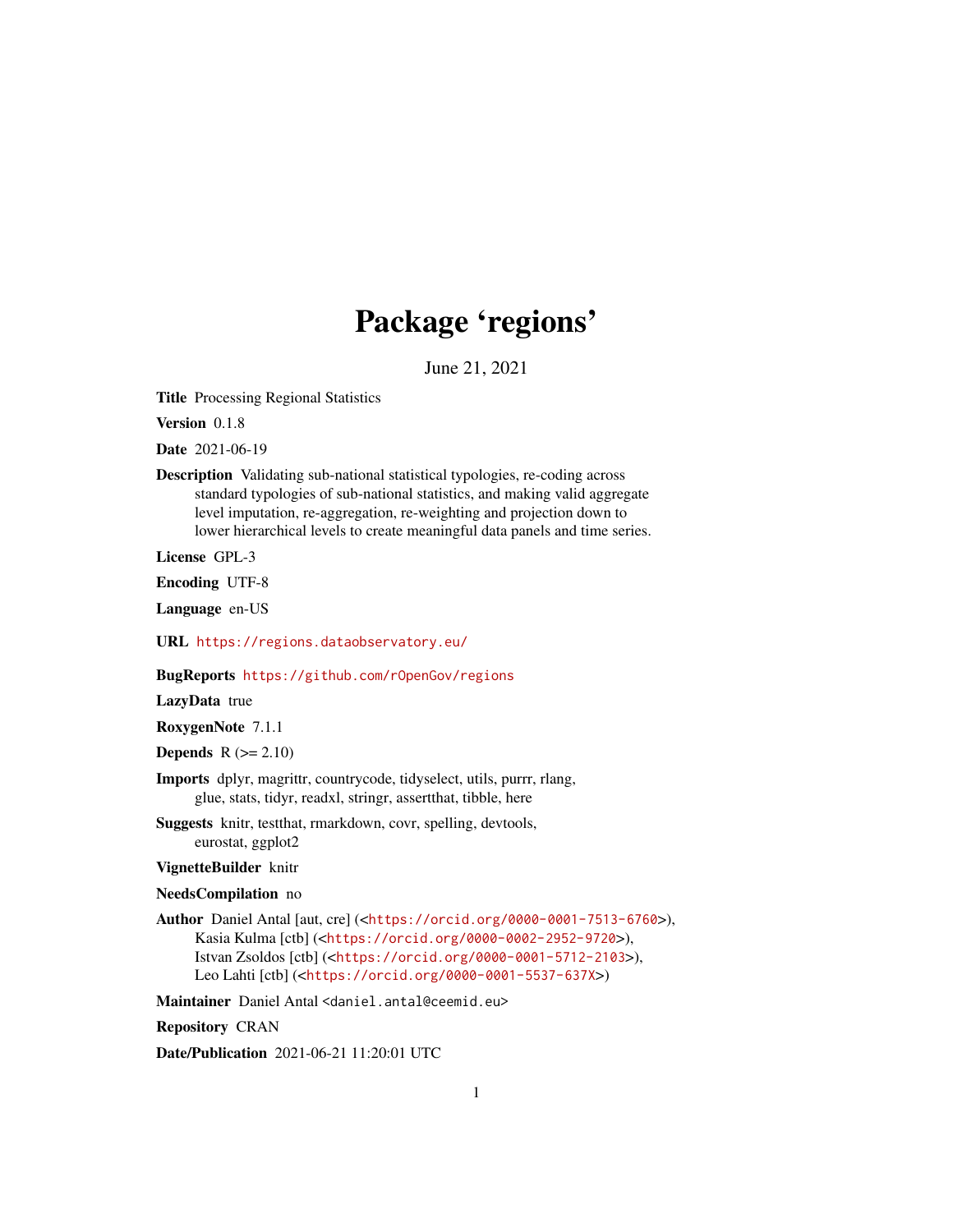## <span id="page-1-0"></span>R topics documented:

| Index | 21 |
|-------|----|
|       |    |

all\_valid\_nuts\_codes *European Union: All Valid NUTS Codes*

#### Description

A dataset containing all recognised geo codes in the EU NUTS correspondence tables. This is re-arranged from [nuts\\_changes](#page-9-1).

#### Usage

all\_valid\_nuts\_codes

#### Format

A data frame with 3 variables:

geo NUTS geo identifier

typology country, NUTS1, NUTS2 or NUTS3

nuts The NUTS definition where the geo code can be found.

### Source

<https://ec.europa.eu/eurostat/web/nuts/history/>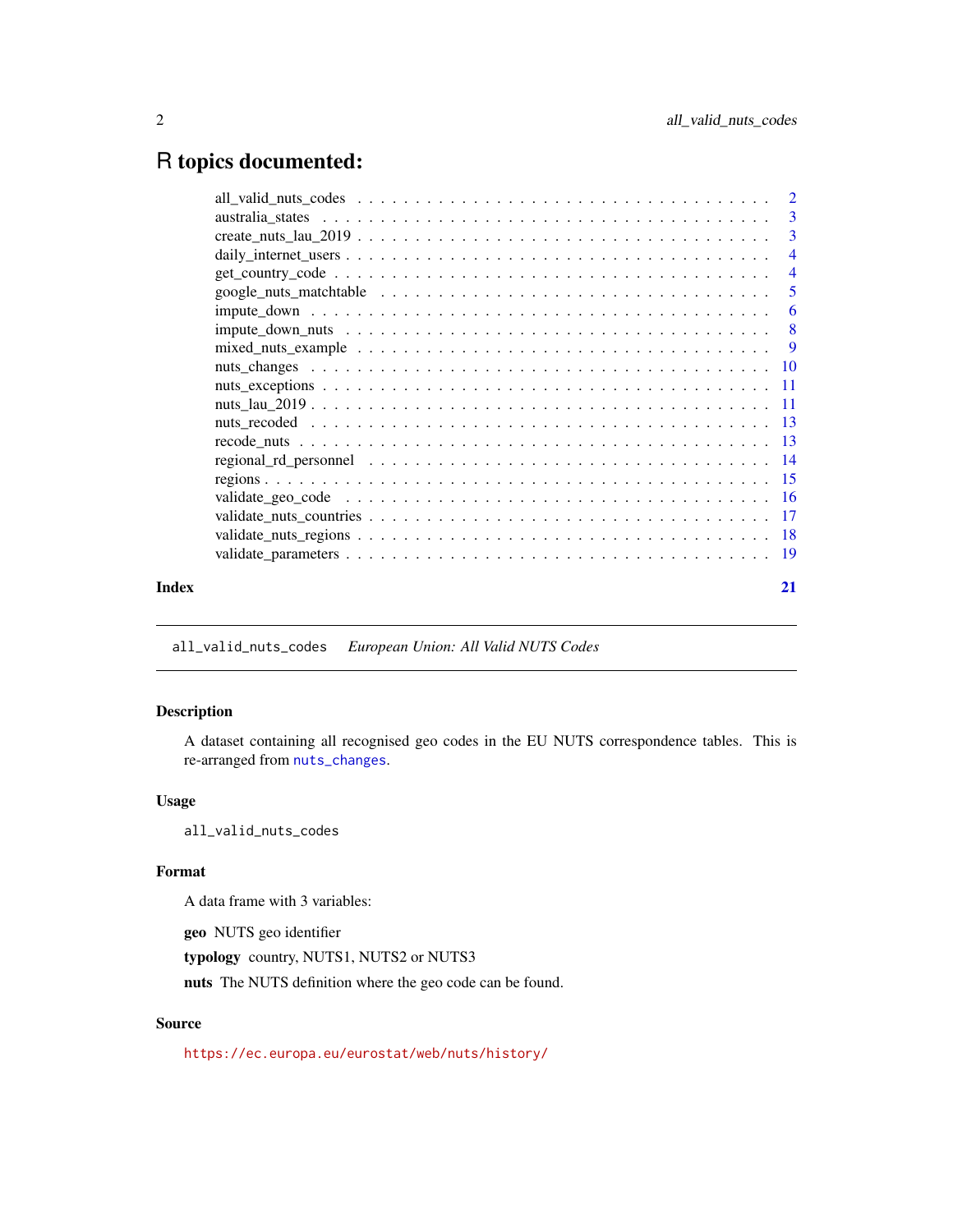<span id="page-2-0"></span>australia\_states 3

#### See Also

nuts\_recoded, nuts\_changes, nuts\_exceptions

australia\_states *Australia: States And Territories*

#### **Description**

A dataset containing the states and territories of Australia.

#### Usage

australia\_states

#### Format

A data frame with 8 rows and 3 variables:

country\_code ISO 3166-1 country codes

geo\_code subdivision codes within Australia (states and territories)

geo\_name subdivision names within Australia (states and territories)

#### Source

The Online Browsing Platform of the International Organization for Standardization [https://www.](https://www.iso.org/obp/ui/#iso:code:3166:AU) [iso.org/obp/ui/#iso:code:3166:AU](https://www.iso.org/obp/ui/#iso:code:3166:AU)

create\_nuts\_lau\_2019 *Create the nuts\_lau\_2019 correspondence table May be used to create similar historical correspondence tables.*

#### Description

Create the nuts\_lau\_2019 correspondence table May be used to create similar historical correspondence tables.

#### Usage

create\_nuts\_lau\_2019()

#### Value

A data.frame which is also saved and can be retrieved with data(nuts\_lau\_2019). Use this function as a template to obtain historical correspondence tables.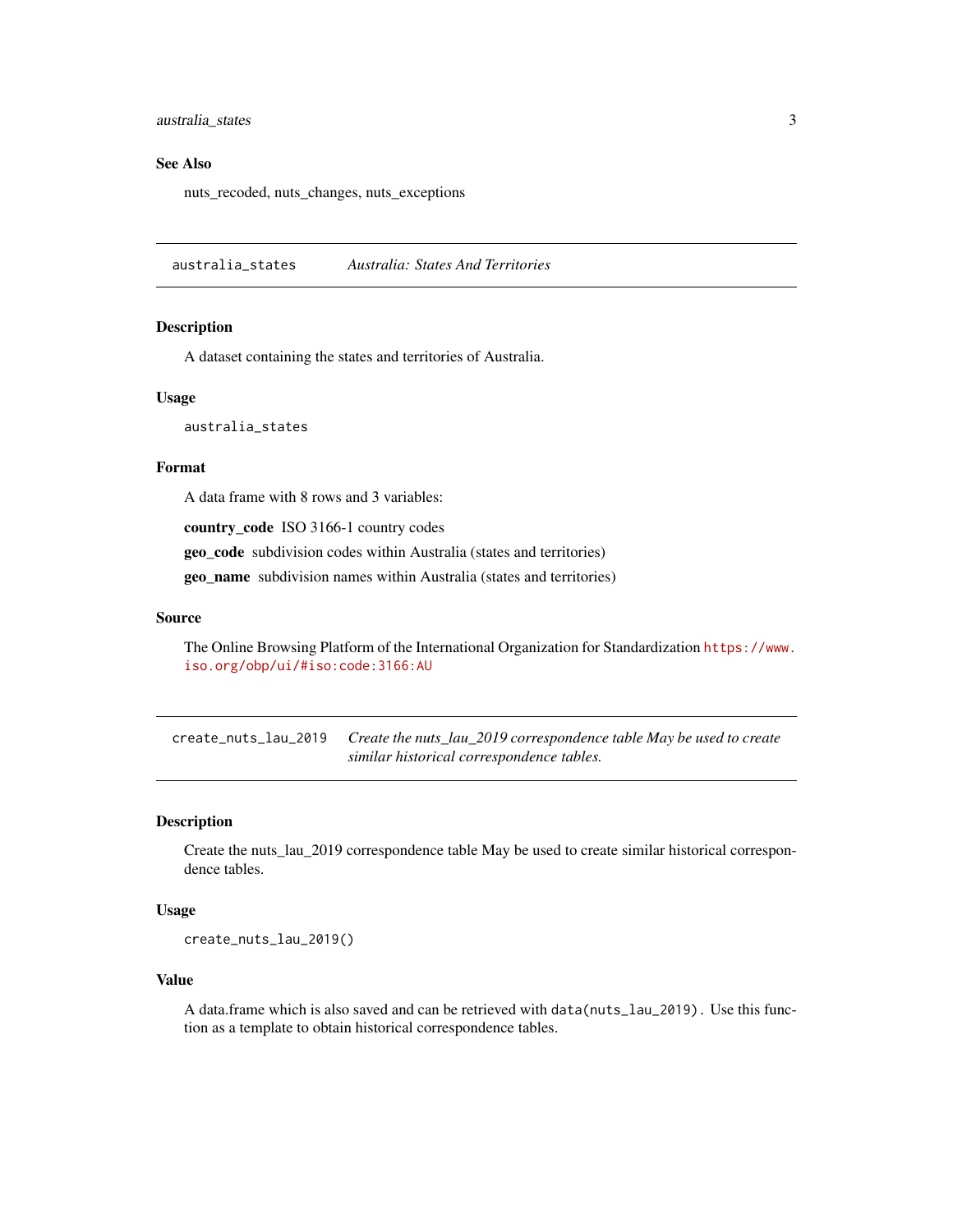#### <span id="page-3-0"></span>Description

A dataset containing the percentage of individuals who used the Internet on a daily basis in the European countries and regions.

#### Usage

daily\_internet\_users

#### Format

A data frame with 3 variables:

geo National and sub-national geographical codes from Eurostat

time Time, coded as a numeric variable of the year, 2006-2019

values The numeric statistical values

#### Details

The fresh version of this statistic can be obtained by eurostat::get\_eurostat("isoc\_r\_iuse\_i",time\_format = "num") and filtered for the indic\_is = "I\_IDAY" indicator and the unit="PC\_IND" unit.

#### Source

The eventual source of the data is the Eurostat table isoc\_r\_iuse\_i [https://appsso.eurostat.](https://appsso.eurostat.ec.europa.eu/nui/show.do?dataset=isoc_r_iuse_i&lang=en) [ec.europa.eu/nui/show.do?dataset=isoc\\_r\\_iuse\\_i&lang=en](https://appsso.eurostat.ec.europa.eu/nui/show.do?dataset=isoc_r_iuse_i&lang=en)

<span id="page-3-1"></span>get\_country\_code *Get Country Code Of Regions*

#### Description

The function identifies the sub-national geographical identifiers from known typologies and returns the ISO 3166-1 alpha-2 country codes.

#### Usage

get\_country\_code(geo, typology = "NUTS")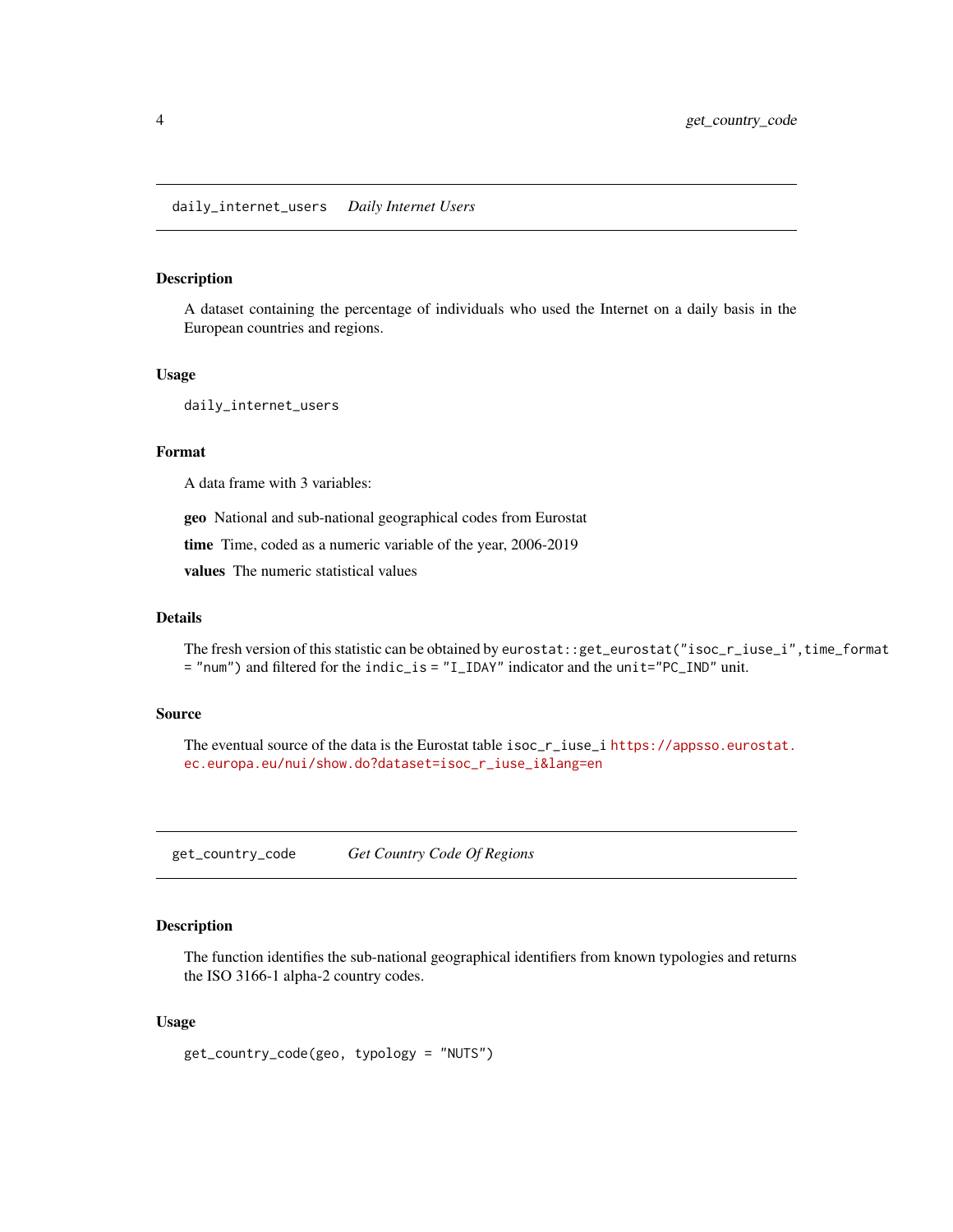#### <span id="page-4-0"></span>Arguments

| geo      | A character variable with geo codes.                                                                                                                                                                                                               |
|----------|----------------------------------------------------------------------------------------------------------------------------------------------------------------------------------------------------------------------------------------------------|
| typology | Currently the following typologies are supported: "NUTS1", "NUTS2", "NUTS3"<br>or "NUTS" for any of the NUTS typologies. The technical typology "NUTS0"<br>can be used to translate Eurostat country codes to ISO 3166-1 alpha-2 country<br>codes. |

#### Value

The ISO 3166-1 alpha-2 codes of the countries as a character vector.

#### See Also

Other recode functions: [recode\\_nuts\(](#page-12-1))

#### Examples

```
{
get_country_code (c("EL", "GR", "DED", "HU102"))
}
```

```
google_nuts_matchtable
```
*Google Mobility Report European Correspondence Table*

#### Description

A dataset containing the correspondence table between the EU NUTS 2016 typology and the typology used by Google in the Google Mobility Reports.

#### Usage

google\_nuts\_matchtable

#### Format

A data frame with 817 rows and 6 variables:

country\_code ISO 3166-1 alpha2 code google\_region\_level Hierarchical level in the Google Mobility Reports google\_region\_name The name used by Google. code\_2016 NUTS code in the 2016 definition typology country, NUTS1, NUTS2 or NUTS3, nuts\_level\_3\_lau, nuts\_level\_3\_iso-3166-2 valid\_2016 Logical variable, if the coding is valid in NUTS2016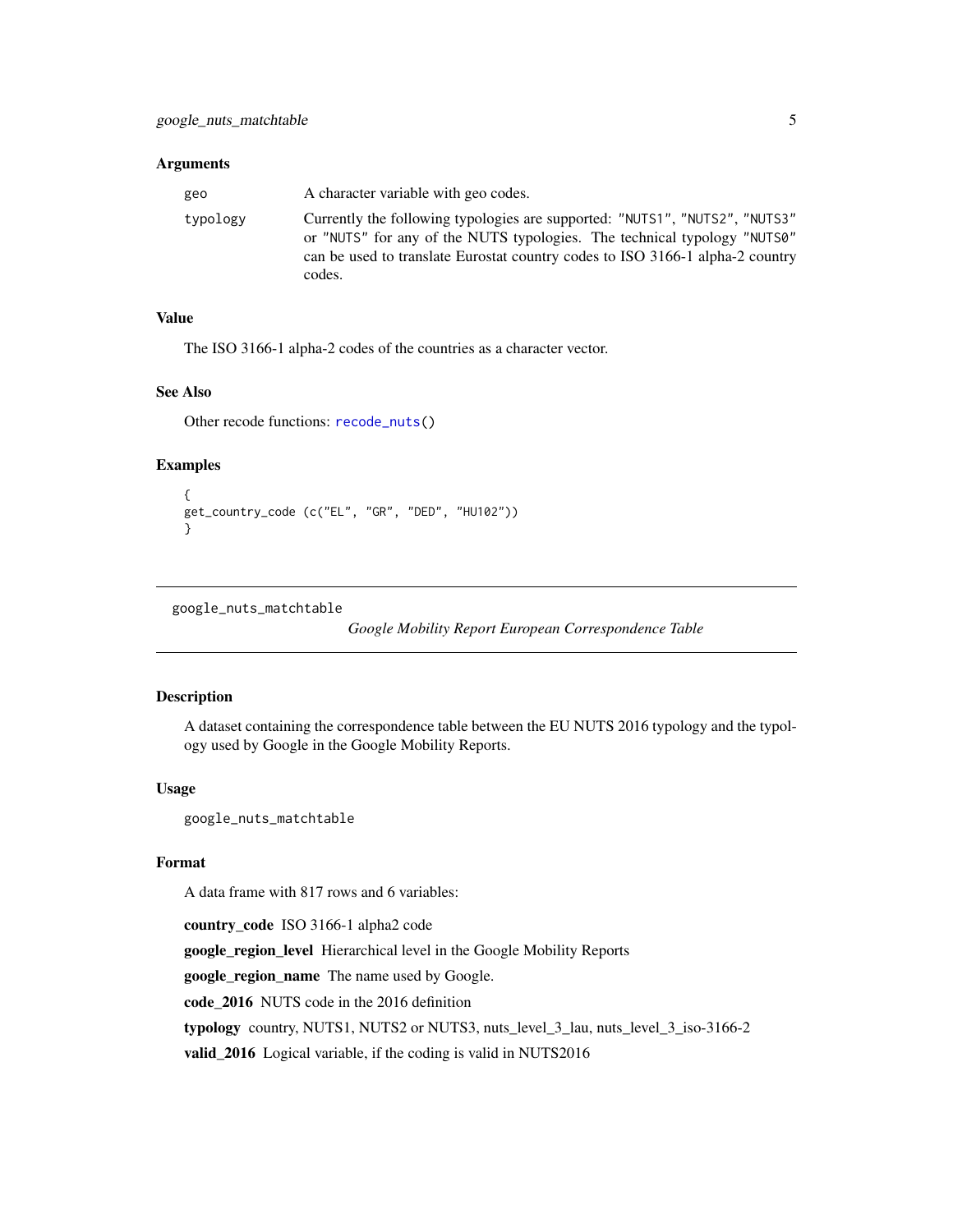#### <span id="page-5-0"></span>Details

In some cases only a full correspondence is not possible. In these cases we created pseudo-NUTS codes, which have a FALSE valid\_2016 value. These pseudo-NUTS codes can help approximation for the underlying regions.

Pseudo-NUTS codes were used in Estonia, Italy, Portugal, Slovenia and in parts of Latvia.

In Latvia and Slovenia, the pseudo NUTS code is a combination of the the containing NUTS3 code and the municipality's LAU code.

In Estonia, they are a combination of the NUTS3 code and the ISO-3166-2 LAU code (county level.) This is the case in most of Portugal and the United Kingdom, too. In these cases the pseudocodes refer to a quasi-NUTS4 code, which are smaller than the containing NUTS3 region, therefore they should be aggregated.

A special case is ITD\_IT-32, which is is a combination of two NUTS2 statistical regions, but it forms under the ISO-3166-2 ITD\_IT-32 a single unit, the autonomous region of Trentino and South Tyrol. In this case, they should be disaggregated.

A similar solution is required for the United Kingdom.

#### Author(s)

Istvan Zsoldos, Daniel Antal

#### Source

<https://ec.europa.eu/eurostat/web/nuts/history/>

<span id="page-5-1"></span>impute\_down *Imputing Data From Larger To Smaller Units*

#### **Description**

Imputing Data From Larger To Smaller Units

#### Usage

```
impute_down(
  upstream_data = NULL,
  downstream_data = NULL,
  country_var = "country_code",
  regional_code = "geo_code",
  values_var = "values",
  time_var = NULL,
  upstream_method_var = NULL,
  downstream_method_var = NULL
)
```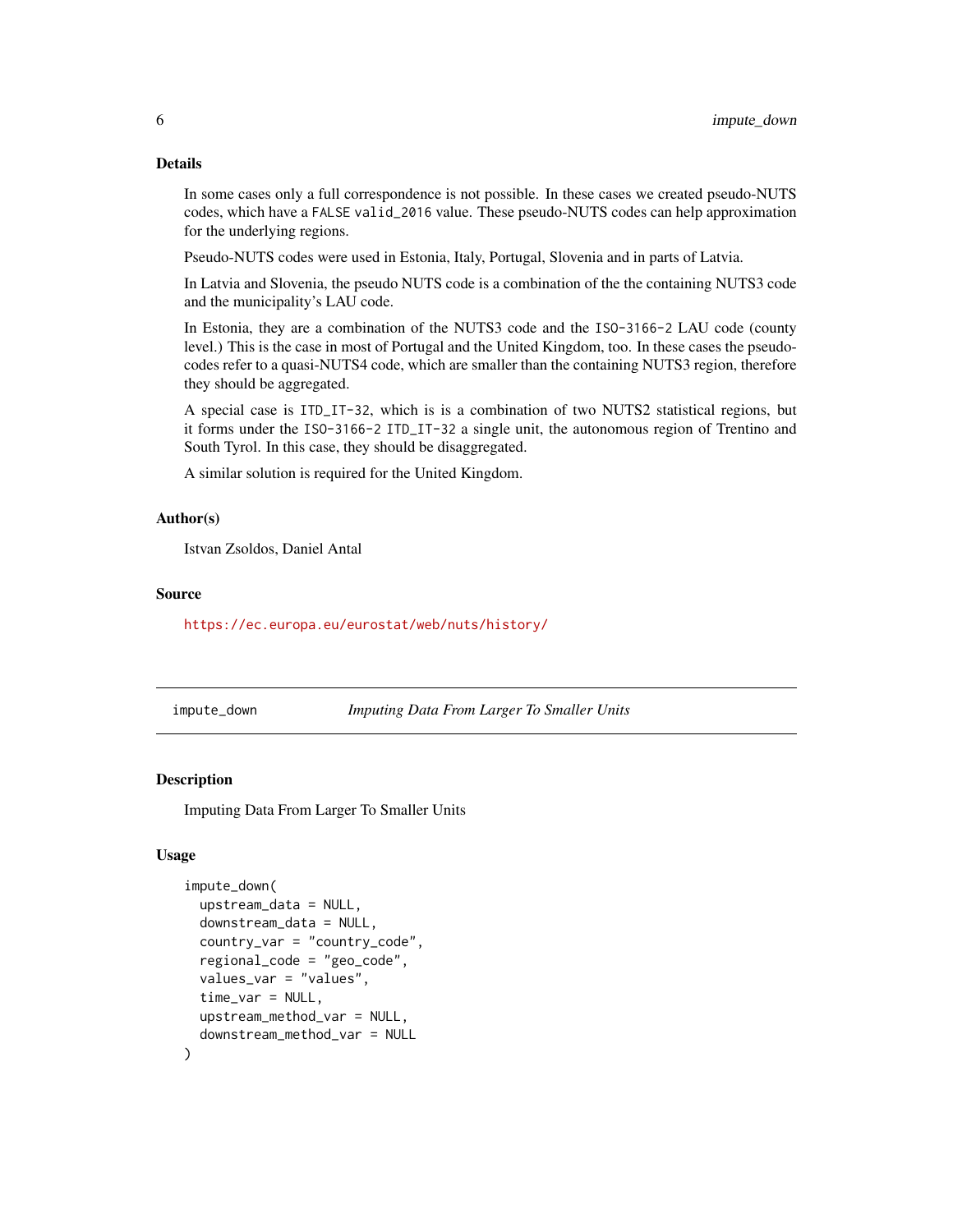#### <span id="page-6-0"></span>impute\_down 7

#### Arguments

| upstream_data         | An upstream data frame to project on containing smaller geographical units, for<br>example, country-level data.                                                                                                                                                                                                   |  |
|-----------------------|-------------------------------------------------------------------------------------------------------------------------------------------------------------------------------------------------------------------------------------------------------------------------------------------------------------------|--|
| downstream_data       |                                                                                                                                                                                                                                                                                                                   |  |
|                       | A downstream data frame containing the smaller level missing data observa-<br>tions. It must contain all the necessary structural information for imputation.                                                                                                                                                     |  |
| country_var           | The geographical ID of the upstream data, defaults to "country_code".                                                                                                                                                                                                                                             |  |
| regional_code         | The geographical ID of the downstream data, defaults to "geo_code".                                                                                                                                                                                                                                               |  |
| values_var            | The variable that contains the upstream data to be imputed to the downstream<br>data, defaults to "values".                                                                                                                                                                                                       |  |
| time_var              | The time component, if present, defaults to "year".                                                                                                                                                                                                                                                               |  |
| upstream_method_var   |                                                                                                                                                                                                                                                                                                                   |  |
|                       | The name of the variable that contains the potentially applied imputation meth-                                                                                                                                                                                                                                   |  |
|                       | ods. Defaults to NULL.                                                                                                                                                                                                                                                                                            |  |
| downstream_method_var |                                                                                                                                                                                                                                                                                                                   |  |
|                       | The name of the variable that will contain the metadata of the potentially applied<br>imputation methods. Defaults to NULL in which case a variable called 'method'<br>will be created. If possible, avoid using upstream_data or downstream_data<br>that contains a variable called 'method' for other purposes. |  |

#### Value

The upstream data frame (containing data of a larger unit) and the downstream data (containing data of smaller sub-divisional units) are joined; whenever data is missing in the downstream subdivisional column, it is imputed with the corresponding values from the upstream data frame. The 'method' metadata column explains if the actual downstream data or the imputed data can be found in the downstream value column.

#### See Also

Other impute functions: [impute\\_down\\_nuts\(](#page-7-1))

#### Examples

```
{
upstream \leq data.frame ( country_code = rep( "AU", 3),
                         year = c(2018:2020),
                         my\_var = c(10, 12, 11),description = c("note1", NA_character_,
                         "note3")
                       )
downstream <- australia_states
impute_down ( upstream_data = upstream,
              downstream_data = downstream,
              country_var = "country_code",
              regional_code = "geo_code",
```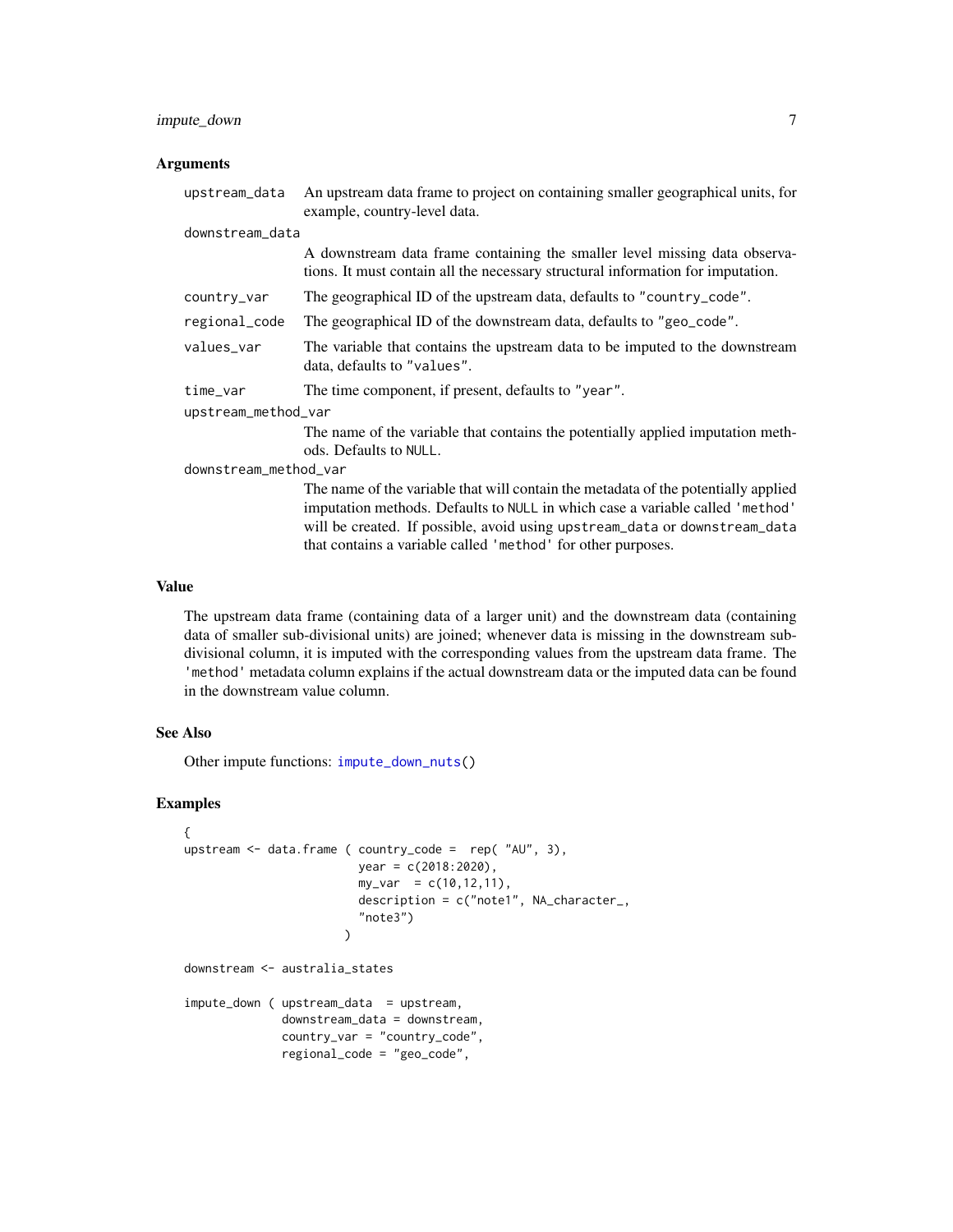```
values_var = "my_var",
              time_var = "year" )
}
```
<span id="page-7-1"></span>impute\_down\_nuts *Imputing Data From Larger To Smaller Units in the EU NUTS*

#### Description

This is a special case of [impute\\_down](#page-5-1) for the EU NUTS hierarchical typologies. All valid actual rows will be projected down to all smaller constituent typologies where data is missing.

#### Usage

```
impute_down_nuts(
  dat,
  geo\_var = "geo",values_var = "values",
 method_var = NULL,
  nuts\_year = 2016\mathcal{E}
```
#### Arguments

| dat        | A data frame with exactly two or three columns: geo for the geo codes of<br>the units, values for the values, and optionally method for describing the data<br>source.                                                                         |
|------------|------------------------------------------------------------------------------------------------------------------------------------------------------------------------------------------------------------------------------------------------|
| geo_var    | The variable that contains the geographical codes in the NUTS typologies, de-<br>faults to code"geo_var".                                                                                                                                      |
| values_var | The variable that contains the upstream data to be imputed to the downstream<br>data, defaults to "values".                                                                                                                                    |
| method_var | The variable that contains the metadata on various processing information, de-<br>faults to NULL in which case it will be returned as 'method'.                                                                                                |
| nuts_year  | The year of the NUTS typology to use, it defaults to the currently valid 2016.<br>Alternative values can be any of these: 1999, 2003, 2006, 2010, 2013 and the<br>already announced and defined 2021. For example, use 2013 for NUTS2013 data. |

#### Details

The more general function requires typology information from the higher and lower level typologies. This is not needed when the EU vocabulary is used, and the hierarchy can be established from the EU vocabularies.

Be mindful that while all possible imputations are made, imputations beyond one hierarchical level will result in very crude estimates.

The imputed dataset dat must refer to a single time unit, i.e. panel data is not supported.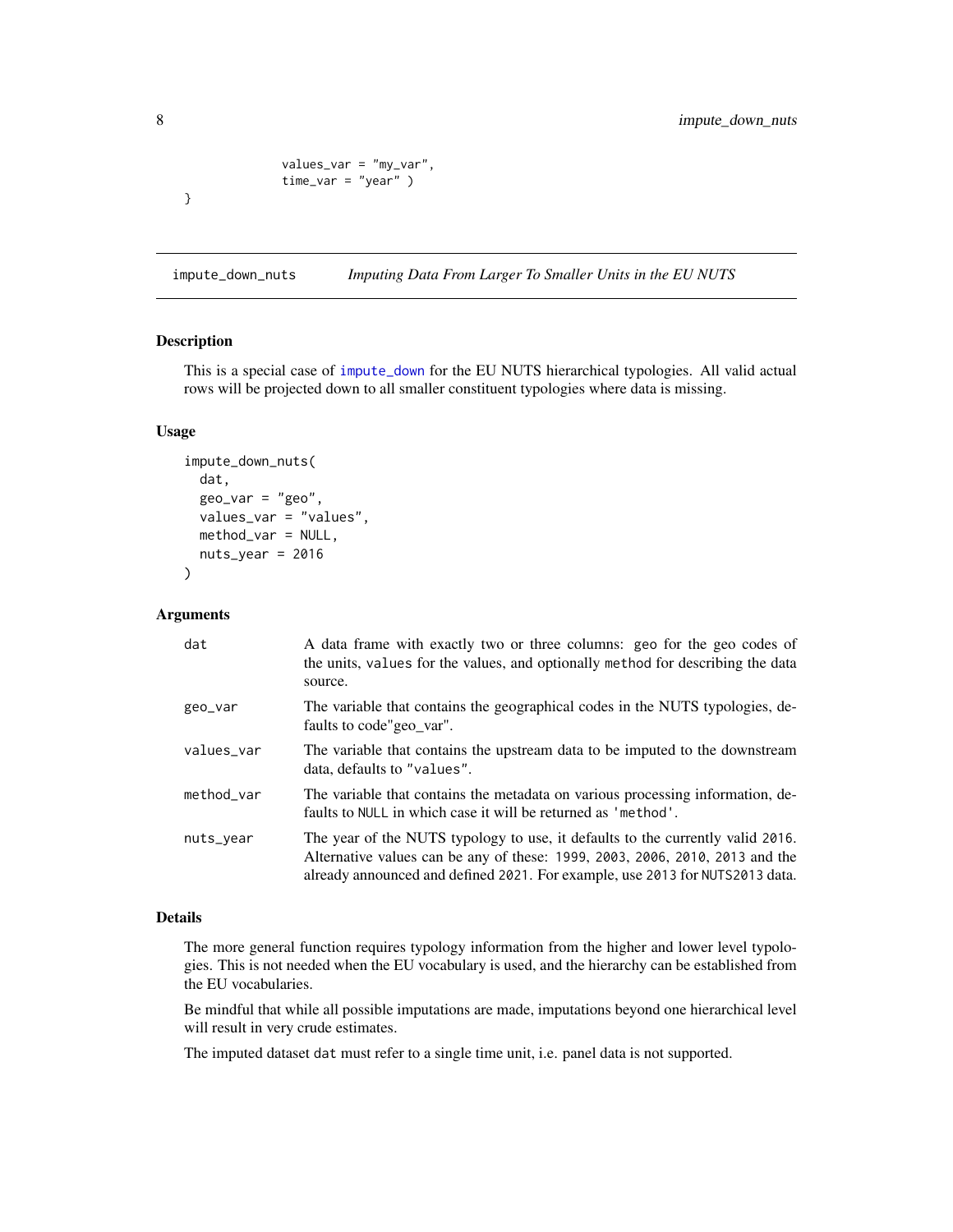#### <span id="page-8-0"></span>Value

An augmented version of the dat imputed data frame with all possible projections to valid smaller units, i.e. NUTS0 = country values imputed to all missing NUTS1 units, NUTS1 values imputed to all missing NUTS2 units, NUTS2 values imputed to all missing NUTS3 units.

#### See Also

Other impute functions: [impute\\_down\(](#page-5-1))

#### Examples

```
data(mixed_nuts_example)
impute_down_nuts(mixed_nuts_example, nuts_year = 2016)
```
mixed\_nuts\_example *Example Data Frame: Mixed EU Typologies.*

#### Description

This data frame is a fictious example that contains in a small, easy-to-review example many potential typological problems. It is used to test imputation functions and to create examples with them.

#### Usage

mixed\_nuts\_example

#### Format

A data frame with 22 rows and 3 variables:

geo NUTS geo identifier, mixed from 4 typology levels.

values Random numbers.

method Descriptive metadata.

#### Source

<https://ec.europa.eu/eurostat/web/nuts/history/>

#### See Also

nuts\_changes, all\_valid\_nuts\_codes, impute\_down\_nuts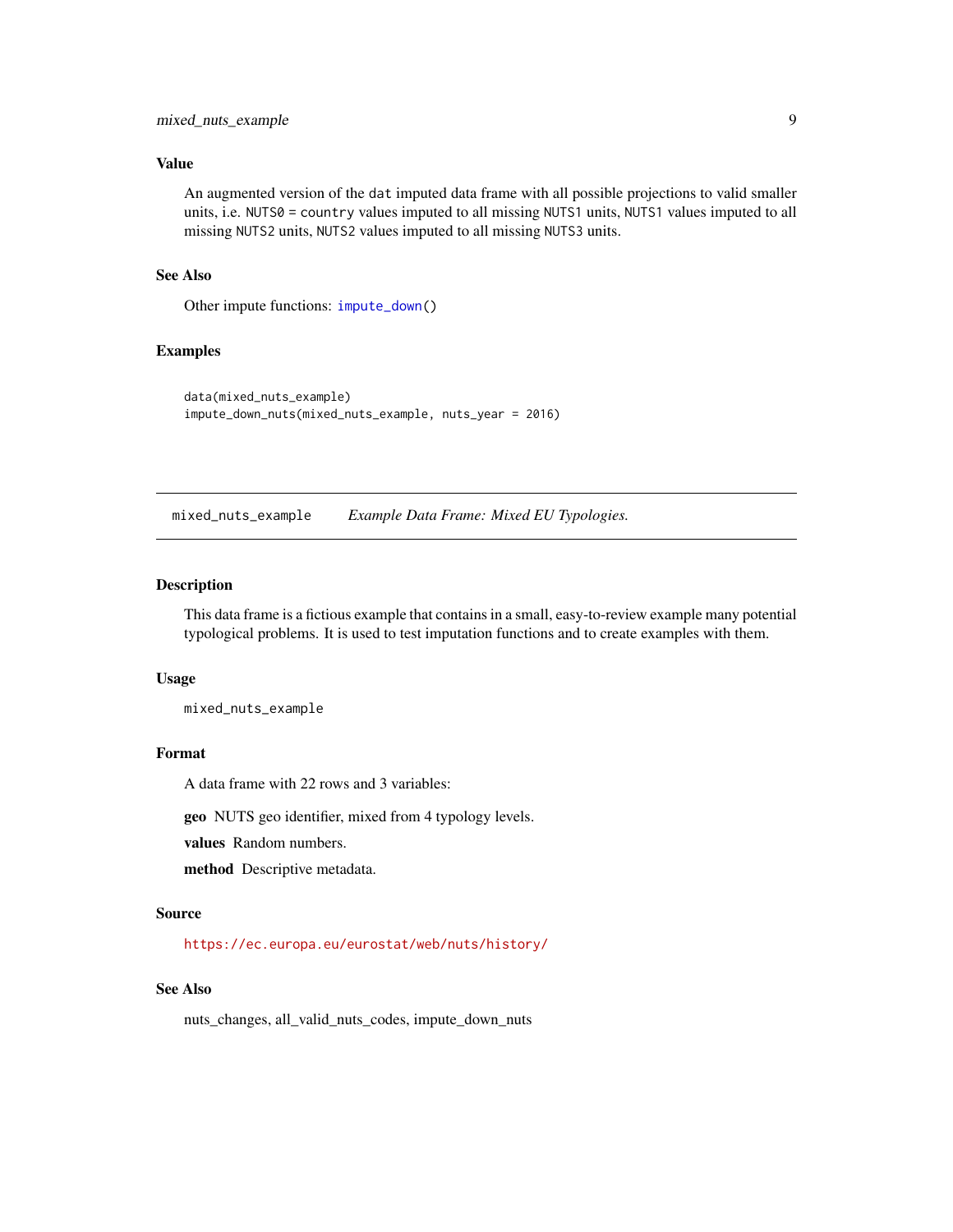<span id="page-9-1"></span><span id="page-9-0"></span>

#### **Description**

A dataset containing the joined correspondence tables of the EU NUTS typologies.

#### Usage

nuts\_changes

#### Format

A data frame with 3097 rows and 22 variables:

typology country, NUTS1, NUTS2 or NUTS3 start\_year The year when the code was first used end year The year when the code was last used code\_1999 NUTS code in the 2003 definition code\_2003 NUTS code in the 2003 definition code\_2006 NUTS code in the 2006 definition code 2010 NUTS code in the 2010 definition code 2013 NUTS code in the 2013 definition code\_2016 NUTS code in the 2016 definition code\_2021 NUTS code in the 2021 definition geo\_name\_2003 NUTS territorial name in the 2003 definition geo\_name\_2006 NUTS territorial name in the 2006 definition geo\_name\_2010 NUTS territorial name in the 2010 definition geo\_name\_2013 NUTS territorial name in the 2013 definition geo\_name\_2016 NUTS territorial name in the 2016 definition geo\_name\_2021 NUTS territorial name in the 2021 definition change\_2003 Change described in the 2003 correspondence table change\_2006 Change described in the 2006 correspondence table change\_2010 Change described in the 2010 correspondence table change\_2013 Change described in the 2013 correspondence table change\_2016 Change described in the 2016 correspondence table change\_2021 Change described in the 2021 correspondence table

#### Source

<https://ec.europa.eu/eurostat/web/nuts/history/>

#### See Also

nuts\_recoded, all\_valid\_nuts\_codes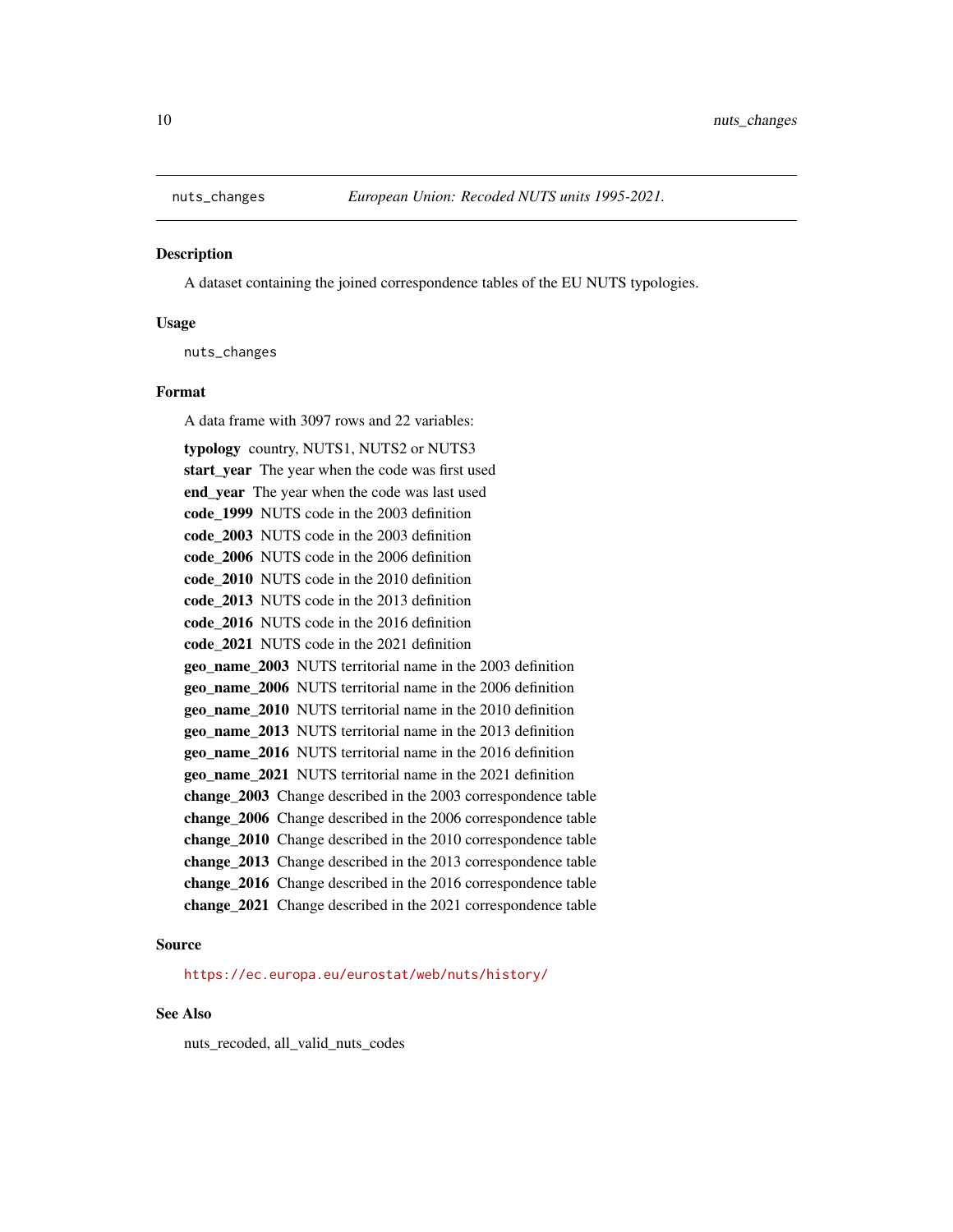<span id="page-10-0"></span>nuts\_exceptions *NUTS Coding Exceptions*

#### Description

A dataset containing exceptions to the NUTS geographical codes.

#### Usage

nuts\_exceptions

#### Format

A data frame with 2 variables:

geo National and sub-national geographical codes from Eurostat

typology Short description of exception

#### Details

They contains non-EU regions that are consistent with NUTS, but not defined within the NUTS. The also contain European country codes that do not conform with NUTS.

#### Source

Eurostat NUTS history: <https://ec.europa.eu/eurostat/web/nuts/history/>

#### See Also

nuts\_recoded, nuts\_changes, all\_valid\_nuts\_codes

nuts\_lau\_2019 *European Union: NUTS And LAU Correspondence*

#### Description

A dataset containing the joined correspondence tables of the EU NUTS and local administration units (LAU) typologies.

#### Usage

nuts\_lau\_2019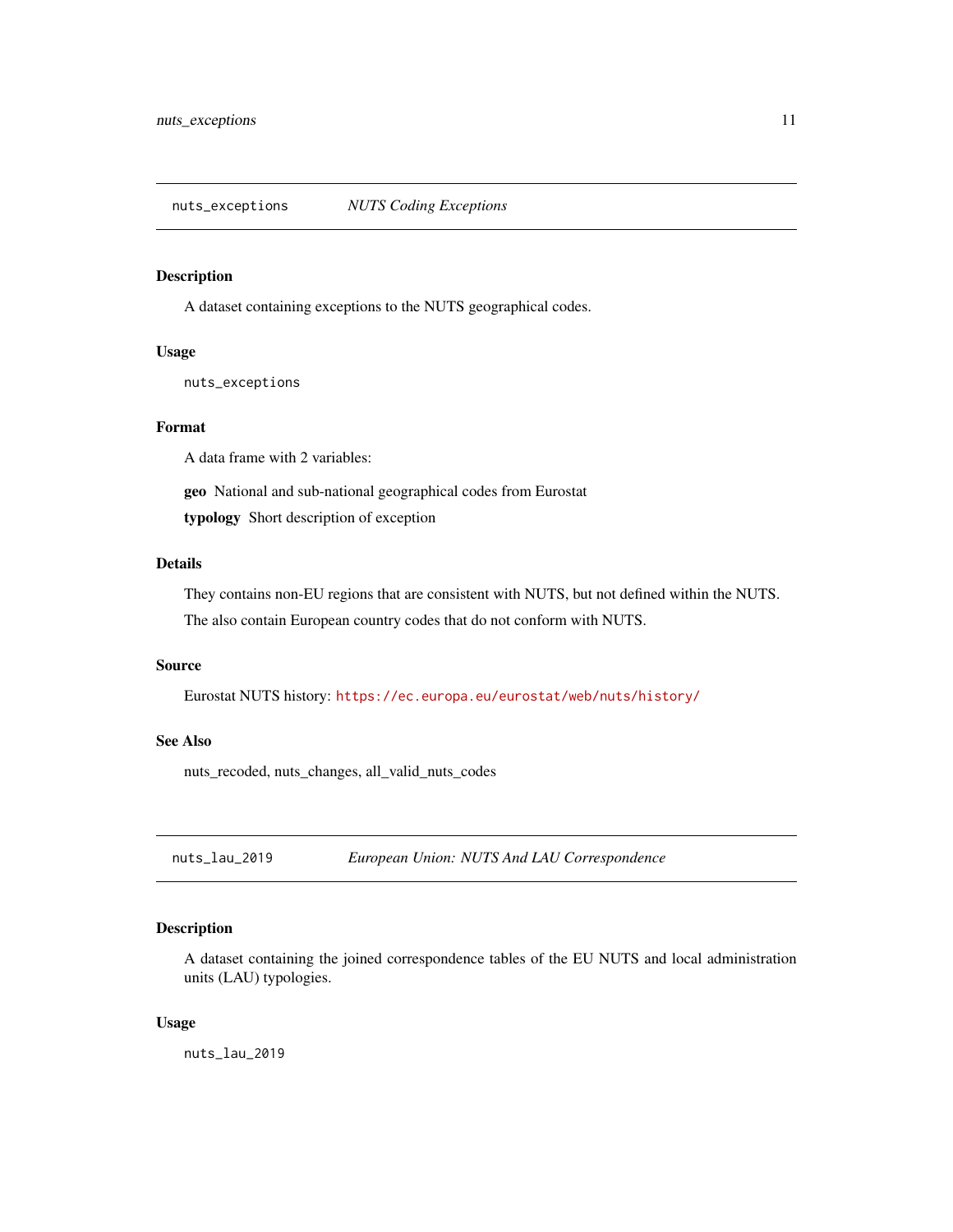#### Format

A data frame with 99140 rows and 22 variables:

code\_2016 NUTS3 code of the local administrative unit, 2016 definition

lau\_code Local Administrative Unit code

lau\_name\_national LAU name, official in national language(s)

lau\_name\_latin LAU name, official Latin alphabet version

name\_change\_last\_year Change in name in the year before?

population Population

total\_area\_m2 Area in square meters

degurba Degree of urbanization

degurba\_change\_last\_year Change in degree of urbanization?

coastal\_area Part of coastal area classification?

coastal\_change\_last\_year Change in coastal area classification

city\_id NUTS territorial name in the 2006 definition

city id change last year NUTS territorial name in the 2010 definition

city name Name of the city

greater\_city\_id Containing metro area ID, if applicable

greater\_city\_id\_change\_last\_year Change in metro area ID

greater\_city\_name Name of containing greater city (metropolitan) area, if applicable

fua\_id FUA ID

fua\_id\_change\_last\_year Change of FUA ID since last year

fua\_name Name in FUA database

country NUTS country code with exceptions: EL for Greece, UK for United Kingdom gisco\_id GISCO ID

#### Details

This is also the authoritative vocabulary for local administration, names, including city and metropolitan area names.

#### Source

<https://ec.europa.eu/eurostat/web/nuts/local-administrative-units>

#### See Also

nuts\_recoded, all\_valid\_nuts\_codes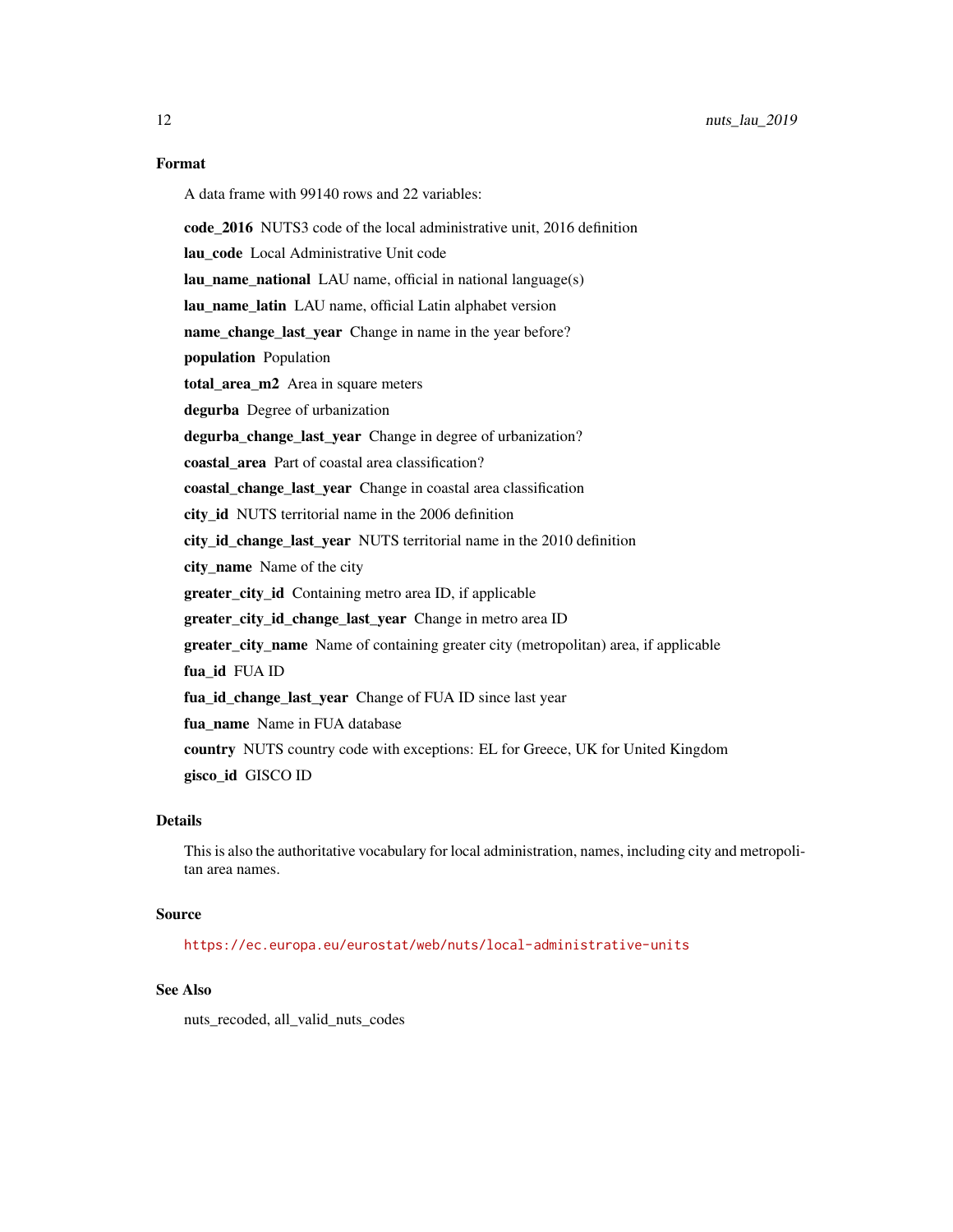<span id="page-12-0"></span>

#### **Description**

Containing all recoded NUTS units from the European Union. This is re-arranged from [nuts\\_changes](#page-9-1).

#### Usage

nuts\_recoded

#### Format

A data frame with 8 rows and 3 variables:

geo NUTS geo identifier

typology country, NUTS1, NUTS2 or NUTS3

nuts\_year year of the NUTS definition or version

change\_year when the geo code changed

iso2c Two character ISO standard country codes.

#### Source

<https://ec.europa.eu/eurostat/web/nuts/history/>

#### See Also

nuts\_changes, all\_valid\_nuts\_codes

<span id="page-12-1"></span>recode\_nuts *Recode Region Codes From Source To Target NUTS Typology*

#### Description

Validate your geo codes, pair them with the appropriate standard typology, look up potential causes of invalidity in the EU correspondence tables, and look up the appropriate geographical codes in the other (target) typology. For example, validate geo codes in the 'NUTS2016' typology and translate them to the now obsolete the 'NUTS2010' typology to join current data with historical data sets.

#### Usage

```
recode_nuts(dat, geo_var = "geo", nuts_year = 2016)
```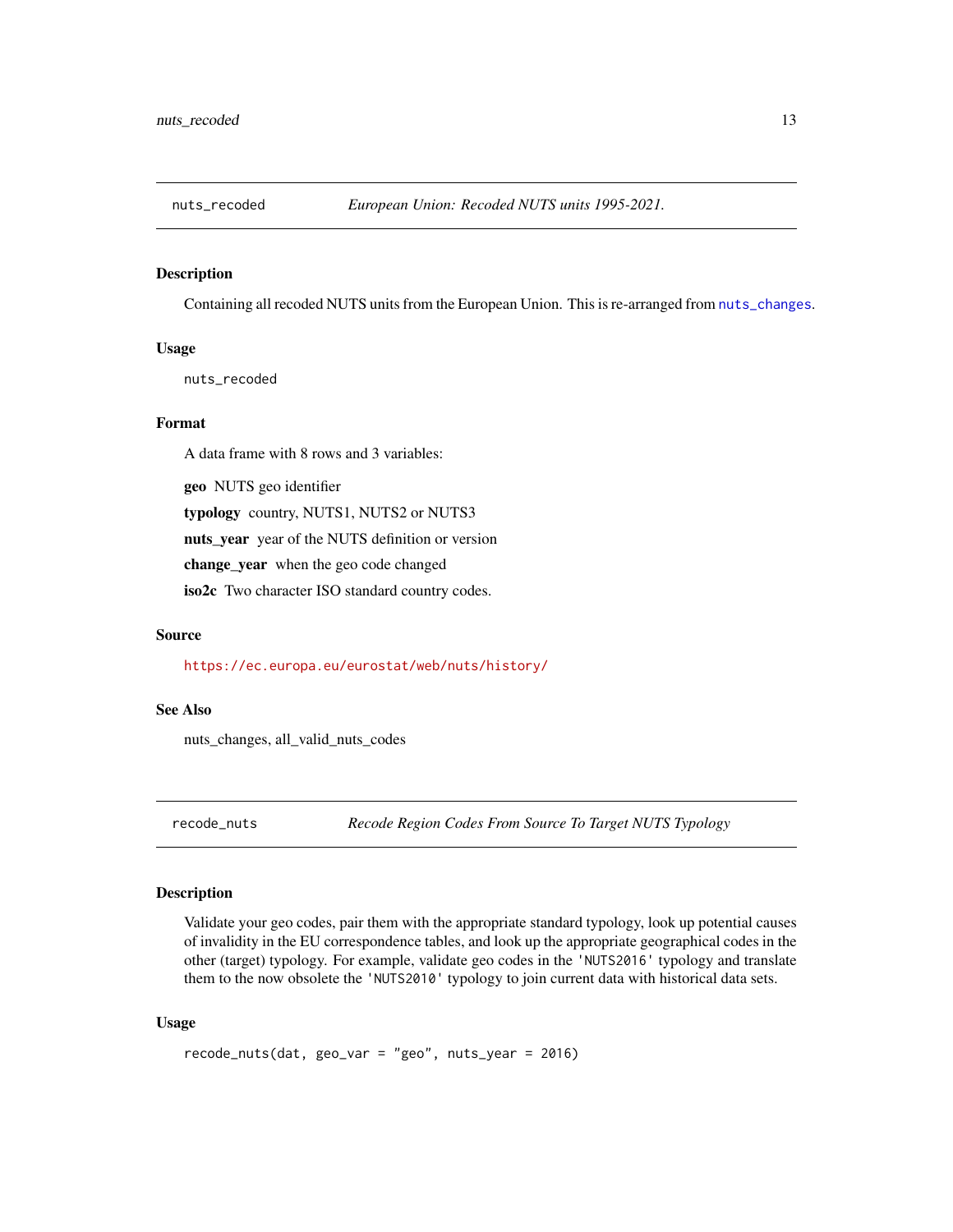#### <span id="page-13-0"></span>Arguments

| dat       | A data frame with a 3-5 character geo var variable to be validated.                                                                                                                                                                                         |
|-----------|-------------------------------------------------------------------------------------------------------------------------------------------------------------------------------------------------------------------------------------------------------------|
| geo_var   | Defaults to "geo". The variable that contains the 3-5 character geo codes to be<br>validated.                                                                                                                                                               |
| nuts_vear | The year of the NUTS typology to use. You can select any valid NUTS defini-<br>tion, i.e. 1999, 2003, 2006, 2010, 2013, the currently used 2016 and the already<br>announced and defined 2021. Defaults to the current typology in force, which is<br>2016. |

#### Value

The original data frame with a 'geo\_var' column is extended with a 'typology' column that states in which typology is the 'geo\_var' a valid code. For invalid codes, looks up potential reasons of invalidity and adds them to the 'typology\_change' column, and at last it adds a column of character vector containing the desired codes in the target typology, for example, in the NUTS2013 typology.

#### See Also

Other recode functions: [get\\_country\\_code\(](#page-3-1))

### Examples

```
{
foo <- data.frame (
  geo = c("FR", "DEE32", "UKI3" ,
            "HU12", "DED",
           "FRK"),
  values = runif(6, 0, 100),
  stringsAsFactors = FALSE )
recode_nuts(foo, nuts_year = 2013)
}
```
regional\_rd\_personnel *R&D Personnel by NUTS 2 Regions*

#### Description

A subset of the Eurostat dataset R&D personnel and researchers by sector of performance,sex and NUTS 2 regions.

#### Usage

regional\_rd\_personnel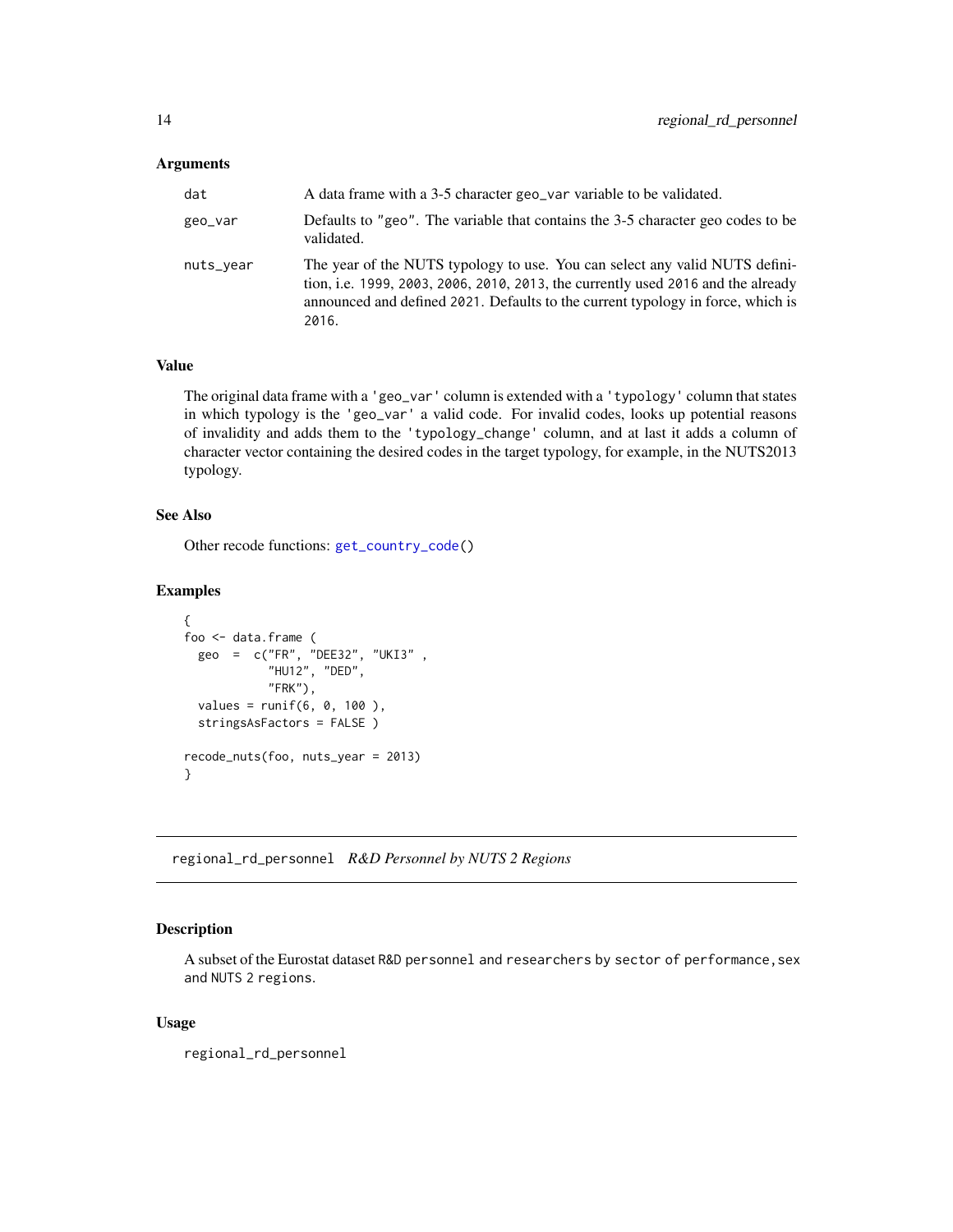#### <span id="page-14-0"></span>regions and the set of the set of the set of the set of the set of the set of the set of the set of the set of the set of the set of the set of the set of the set of the set of the set of the set of the set of the set of t

#### Format

A data frame with 956 observations of 7 variables:

geo National and sub-national geographical codes from Eurostat

time Time, coded as a numeric variable of the year, 2006-2019

values The numeric statistical values

unit Unit of measurement, contains only FTE

sex Sex of researchers, contains only both sexes as T

prof\_pos Professional position, contains all R&D employees not only researchers

sectperf Sector of performance, filtered for all sectors as TOTAL

#### Details

Mapping Regional Data, Mapping Metadata Problem

The fresh version of this statistic can be obtained by eurostat::get\_eurostat\_json (id = "rd\_p\_persreg", filters  $=$  list (sex = "T", prof\_pos = "TOTAL", sectperf = "TOTAL", unit = "FTE" ))

#### Source

[https://appsso.eurostat.ec.europa.eu/nui/show.do?dataset=rd\\_p\\_persreg&lang=en](https://appsso.eurostat.ec.europa.eu/nui/show.do?dataset=rd_p_persreg&lang=en)

#### See Also

recode\_nuts

regions *regions: A package for working with regional statistics.*

#### Description

The regions package provides four categories of functions: validate, recode, impute and aggregate.

#### validate functions

The validate functions validate the conformity of a typological (geographical) label with a certain typology. Currently the EU statistical NUTS typologies and countries are implemented.

#### recode functions

These functions correct the geo coding of sub-national statistics, or bring them to a consistent format.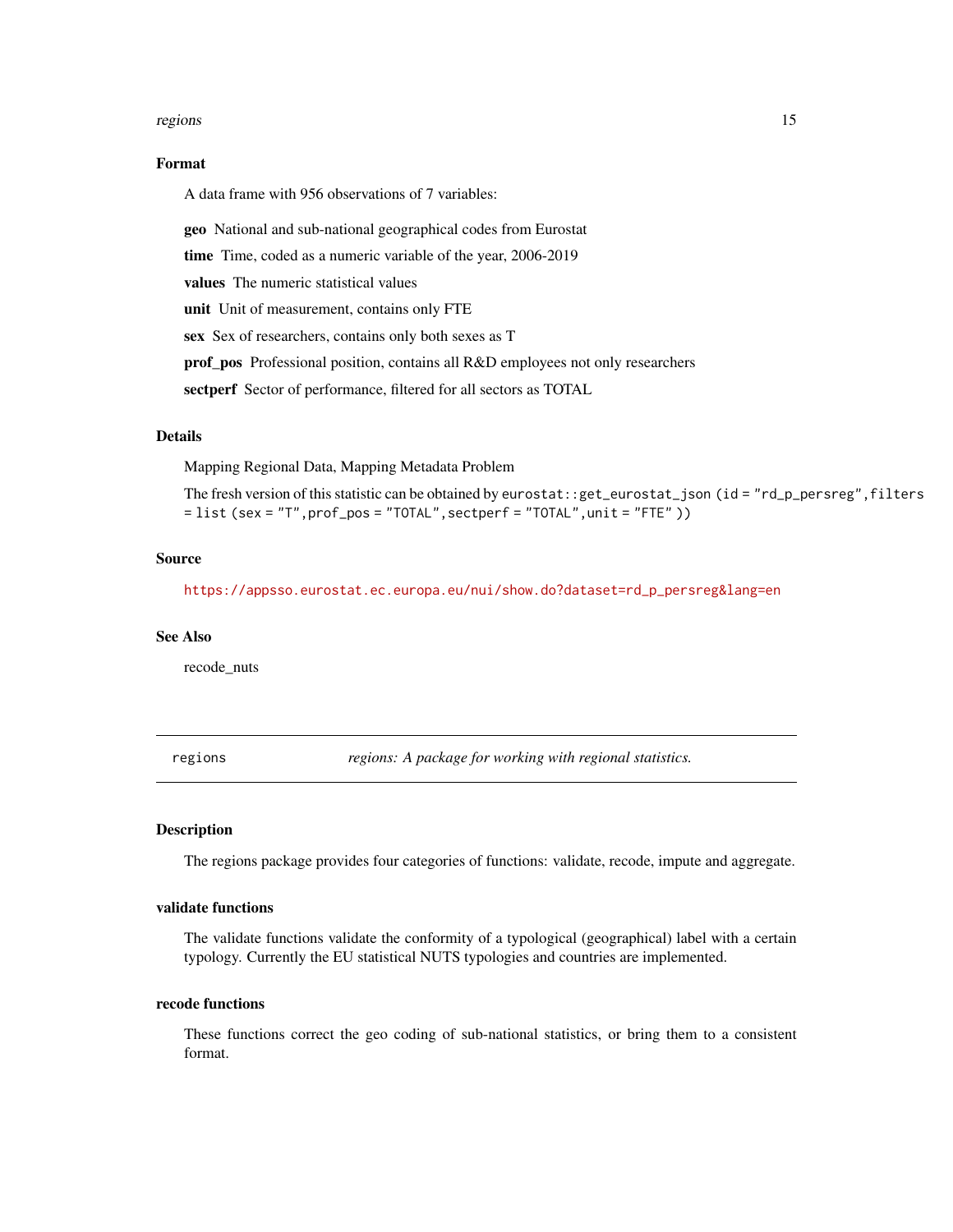#### <span id="page-15-0"></span>impute functions

The impute functions impute data from one regional unit to a different level of regional unit, such as a country level data to a province / state level data. [impute\\_down](#page-5-1) and provides imputation functions from higher aggregation hierarchy levels to lower ones, for example from ISO-3166-1 to ISO-3166-2. [impute\\_down\\_nuts](#page-7-1) provides the same functionality with the EU typologies, but with far less work, because they rely on the internal hierarchical structure of these metadata, for example, from NUTS1 to NUTS2.

#### aggregate functions

Aggregation function from lower hierarchy levels to higher ones, for example from NUTS3 to NUTS1 or from ISO-3166-2 to ISO-3166-1. Disaggregation functions from higher hierarchy levels to lower ones, for example from NUTS1 to NUTS2 or from ISO-3166-1 to ISO-3166-2.

validate\_geo\_code *Validate Conformity with NUTS Geo Codes (vector)*

#### **Description**

Validate that geo is conforming with the NUTS1, NUTS2, or NUTS3 typologies. While country codes are technically not part of the NUTS typologies, Eurostat de facto uses a NUTS0 typology to identify countries. This de facto typology has three exception which are handled by the [vali](#page-16-1)date nuts countries function.

#### Usage

validate\_geo\_code(geo, nuts\_year = 2016)

#### Arguments

| geo       | A vector of geographical code to validate. |
|-----------|--------------------------------------------|
| nuts_year | A valid NUTS edition year.                 |

#### Details

NUTS typologies have different versions, therefore the conformity is validated with one specific versions, which can be any of these: 1999, 2003, 2006, 2010, 2013, the currently used 2016 and the already announced and defined 2021.

The NUTS typology was codified with the NUTS2003, and the pre-1999 NUTS typologies may confuse programmatic data processing, given that some NUTS1 regions were identified with country codes in smaller countries that had no NUTS1 divisions.

Currently the 2016 is used by Eurostat, but many datasets still contain 2013 and sometimes earlier metadata.

#### Value

A character list with the valid typology, or 'invalid' in the cases when the geo coding is not valid.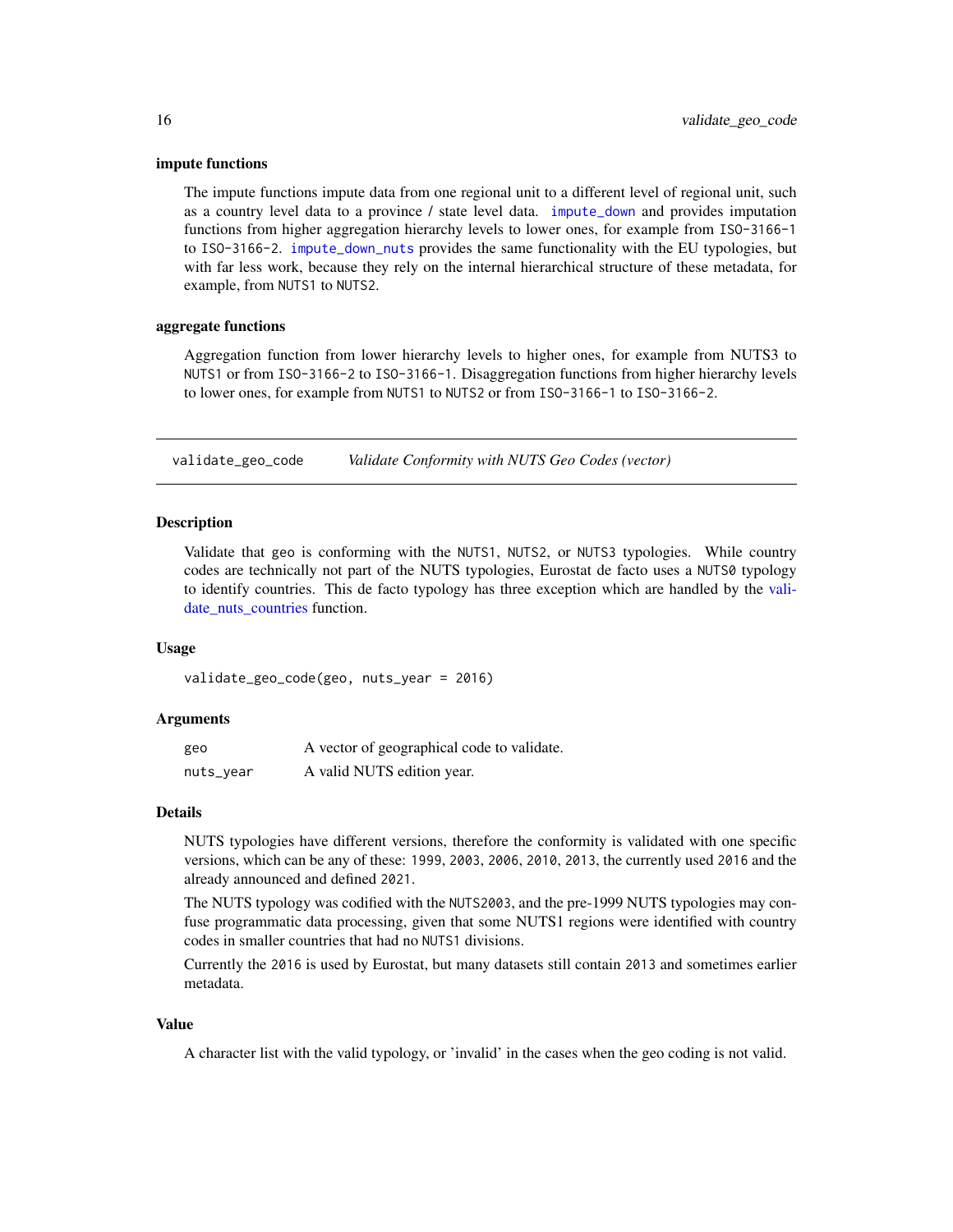#### <span id="page-16-0"></span>validate\_nuts\_countries 17

#### Examples

```
my_reg_data <- data.frame (
  geo = c("BE1", "HU102", "FR1",
          "DED", "FR7", "TR", "DED2",
          "EL", "XK", "GB"),
  values = runif(10)validate_geo_code(my_reg_data$geo)
```
<span id="page-16-1"></span>validate\_nuts\_countries

*Validate Conformity with NUTS Country Codes*

#### Description

This function is mainly a wrapper around the well-known [countrycode](#page-0-0) function, with three exception that are particular to the European Union statistical nomenclature.

EL Treated valid, because NUTS uses EL instead of GR for Greece since 2010.

UK Treated valid, because NUTS uses UK instead of GB for the United Kingdom.

XK XK is used for Kosovo, because Eurostat uses this code, too.

All ISO-3166-1 country codes are validated, and also the three exceptions.

#### Usage

```
validate_nuts_countries(dat, geo_var = "geo")
```
#### Arguments

| dat     | A data frame with a 2-character geo variable to be validated                                |
|---------|---------------------------------------------------------------------------------------------|
| geo_var | Defaults to "geo". The variable that contains the 2 character geo codes to be<br>validated. |

#### Value

The original data frame extended with the column 'typology'. This column states 'country' for valid country typology coding, or appropriate label for invalid ISO-3166-alpha-2 and ISO-3166 alpha-3 codes.

#### See Also

Other validate functions: [validate\\_nuts\\_regions\(](#page-17-1))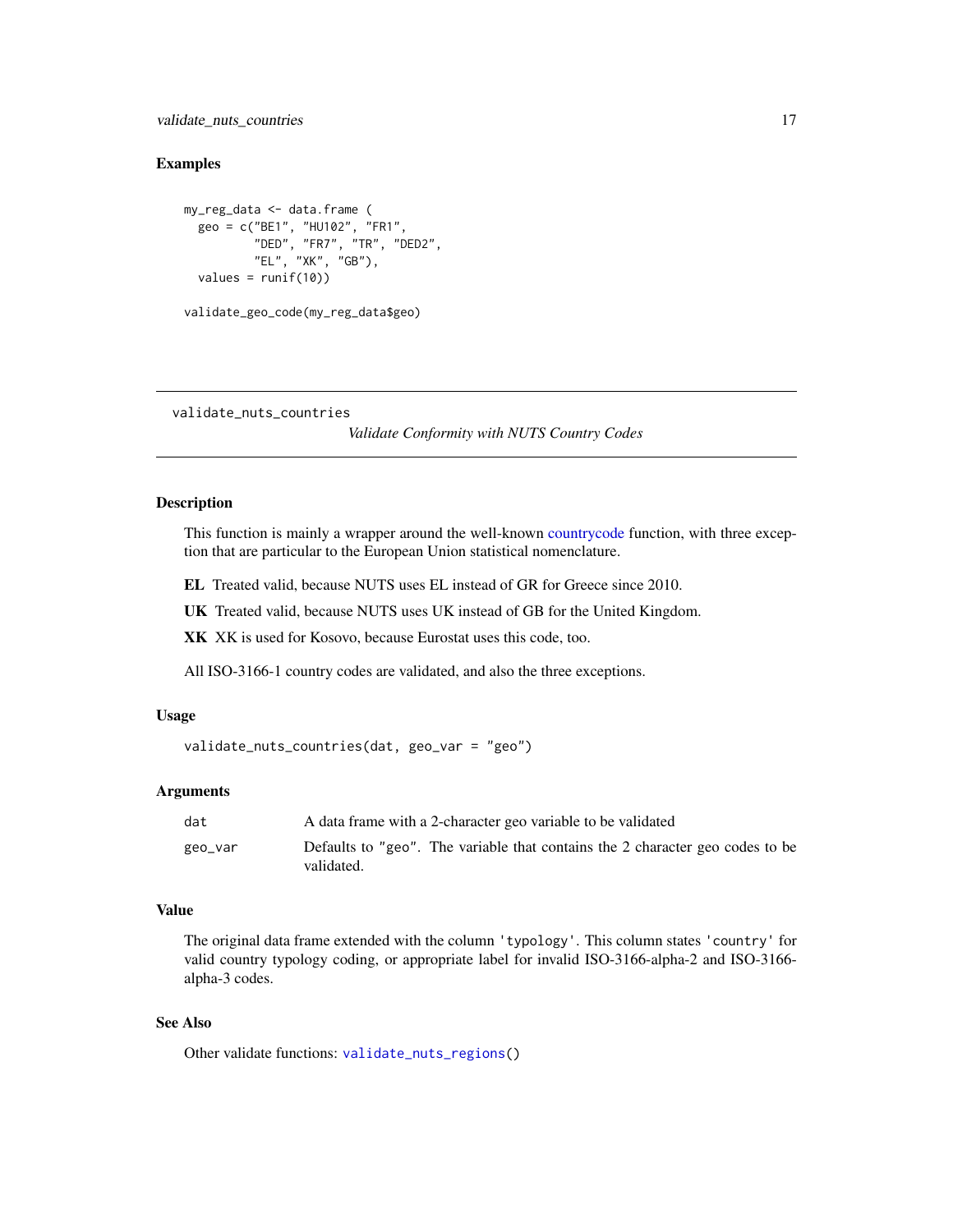#### Examples

```
{
my_dat <- data.frame (
 geo = c("AL", "GR", "XK", "EL", "UK", "GB", "NLD", "ZZ" ),
 values = runif(8))
 ## NLD is an ISO 3-character code and is not validated.
 validate_nuts_countries(my_dat)
}
```
<span id="page-17-1"></span>validate\_nuts\_regions *Validate Conformity With NUTS Geo Codes*

#### Description

Validate that geo\_var is conforming with the NUTS1, NUTS2, or NUTS3 typologies. While country codes are technically not part of the NUTS typologies, Eurostat de facto uses a NUTS0 typology to identify countries. This de facto typology has three exception which are handled by the [vali](#page-16-1)[date\\_nuts\\_countries](#page-16-1) function.

#### Usage

```
validate_nuts_regions(dat, geo_var = "geo", nuts_year = 2016)
```
#### Arguments

| dat       | A data frame with a 3-5 character geo var variable to be validated.                                                                                                                                            |
|-----------|----------------------------------------------------------------------------------------------------------------------------------------------------------------------------------------------------------------|
| geo_var   | Defaults to "geo". The variable that contains the 3-5 character geo codes to be<br>validated.                                                                                                                  |
| nuts_year | The year of the NUTS typology to use. Defaults to 2016. You can select any<br>valid NUTS definition, i.e. 1999, 2003, 2006, 2010, 2013, the currently used<br>2016 and the already announced and defined 2021. |

#### Details

NUTS typologies have different versions, therefore the conformity is validated with one specific versions, which can be any of these: 1999, 2003, 2006, 2010, 2013, the currently used 2016 and the already announced and defined 2021.

The NUTS typology was codified with the NUTS2003, and the pre-1999 NUTS typologies may confuse programmatic data processing, given that some NUTS1 regions were identified with country codes in smaller countries that had no NUTS1 divisions.

Currently the 2016 is used by Eurostat, but many datasets still contain 2013 and sometimes earlier metadata.

<span id="page-17-0"></span>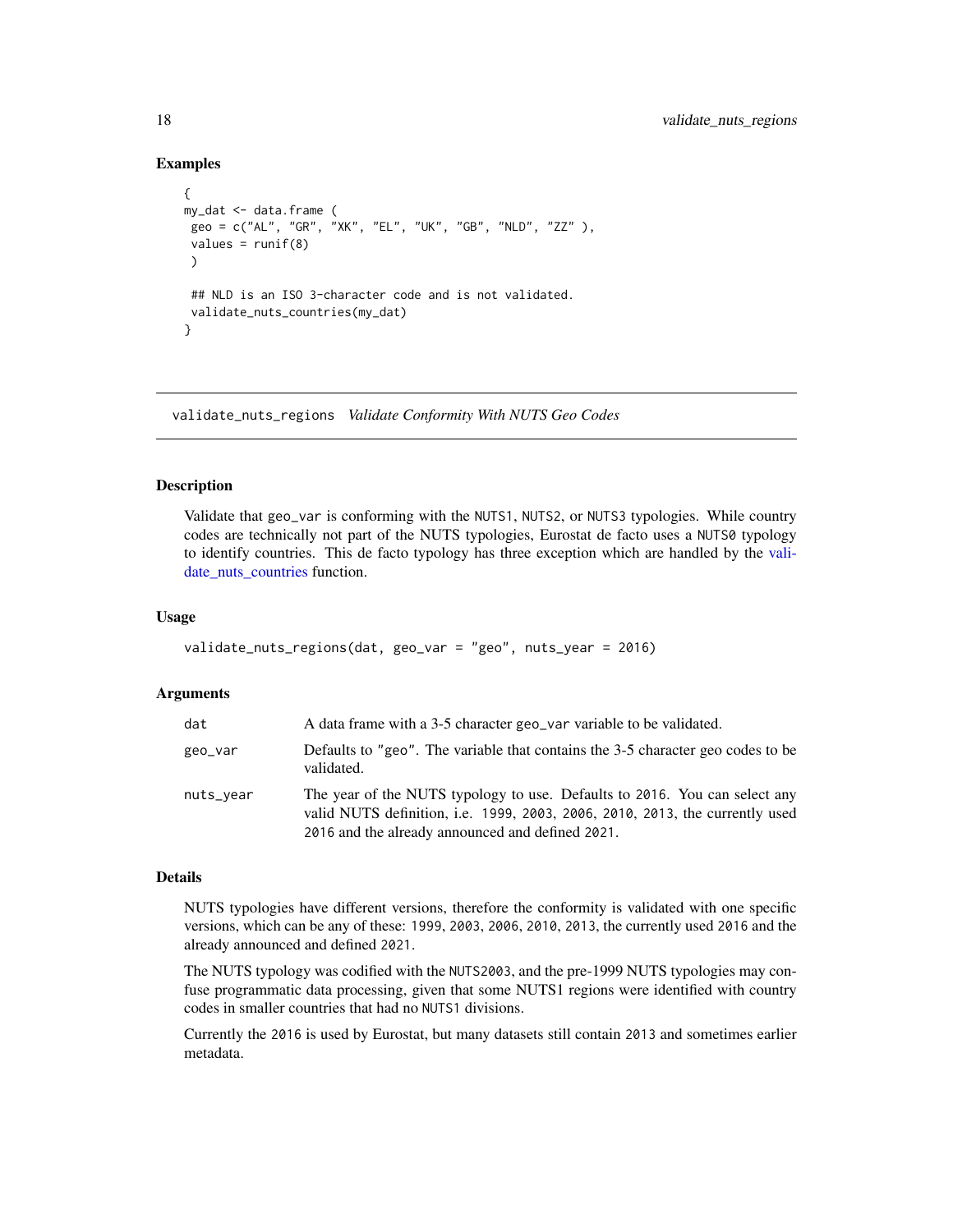#### <span id="page-18-0"></span>Value

Returns the original dat data frame with a column that specifies the comformity with the NUTS definition of the year nuts\_year.

#### See Also

Other validate functions: [validate\\_nuts\\_countries\(](#page-16-1))

#### Examples

```
my_reg_data <- data.frame (
  geo = c("BE1", "HU102", "FR1",
          "DED", "FR7", "TR", "DED2",
          "EL", "XK", "GB"),
  values = runif(10))
validate_nuts_regions (my_reg_data)
validate_nuts_regions (my_reg_data, nuts_year = 2013)
validate_nuts_regions (my_reg_data, nuts_year = 2003)
```
<span id="page-18-1"></span>validate\_parameters *Assertion for Correct Function Calls*

#### Description

Assertions are made to give early and precise error messages for wrong API call parameters.

#### Usage

```
validate_parameters(typology = NULL, param = NULL, param_name = NULL)
```
#### Arguments

| typology   | Currently the following typologies are supported: "NUTS1", "NUTS2", "NUTS3"<br>or "NUTS" for any of the NUTS typologies. The technical typology "NUTS0"<br>can be used to translate Eurostat country codes to ISO 3166-1 alpha-2 country<br>codes. |
|------------|----------------------------------------------------------------------------------------------------------------------------------------------------------------------------------------------------------------------------------------------------|
| param      | A parameter value that must not be NULL.                                                                                                                                                                                                           |
| param_name | The name of the parameter that must not have a value of NULL.                                                                                                                                                                                      |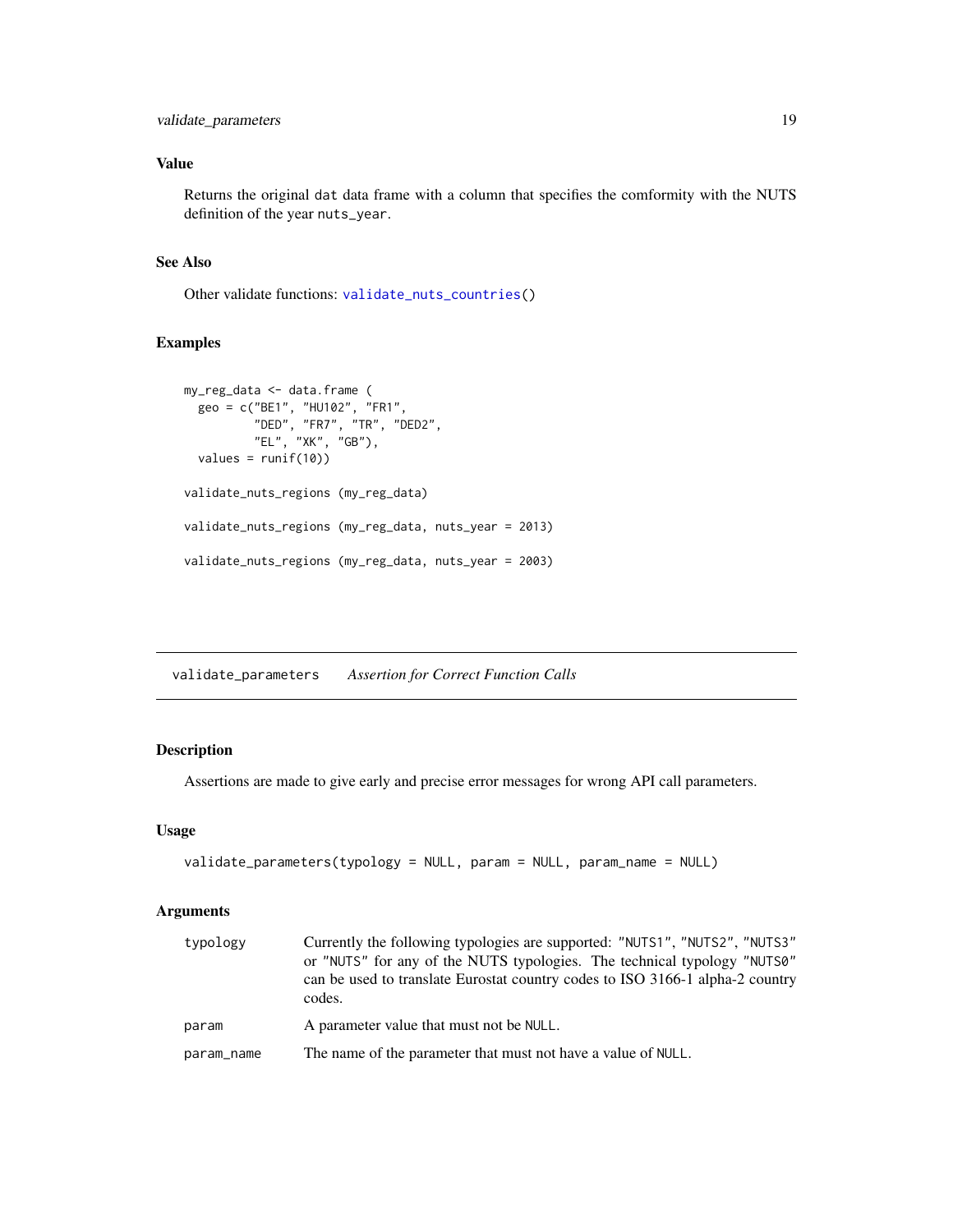### <span id="page-19-0"></span>Details

These assertions are called from various wrapper functions. However, you can also call this function directly to make sure that you are adding (programmatically) the correct parameters to a call.

All [validate\\_parameters](#page-18-1) parameters default to NULL. Asserts the correct parameter values for any values that are not NULL.

#### Value

A boolean, logical variable if the parameter calls are valid.